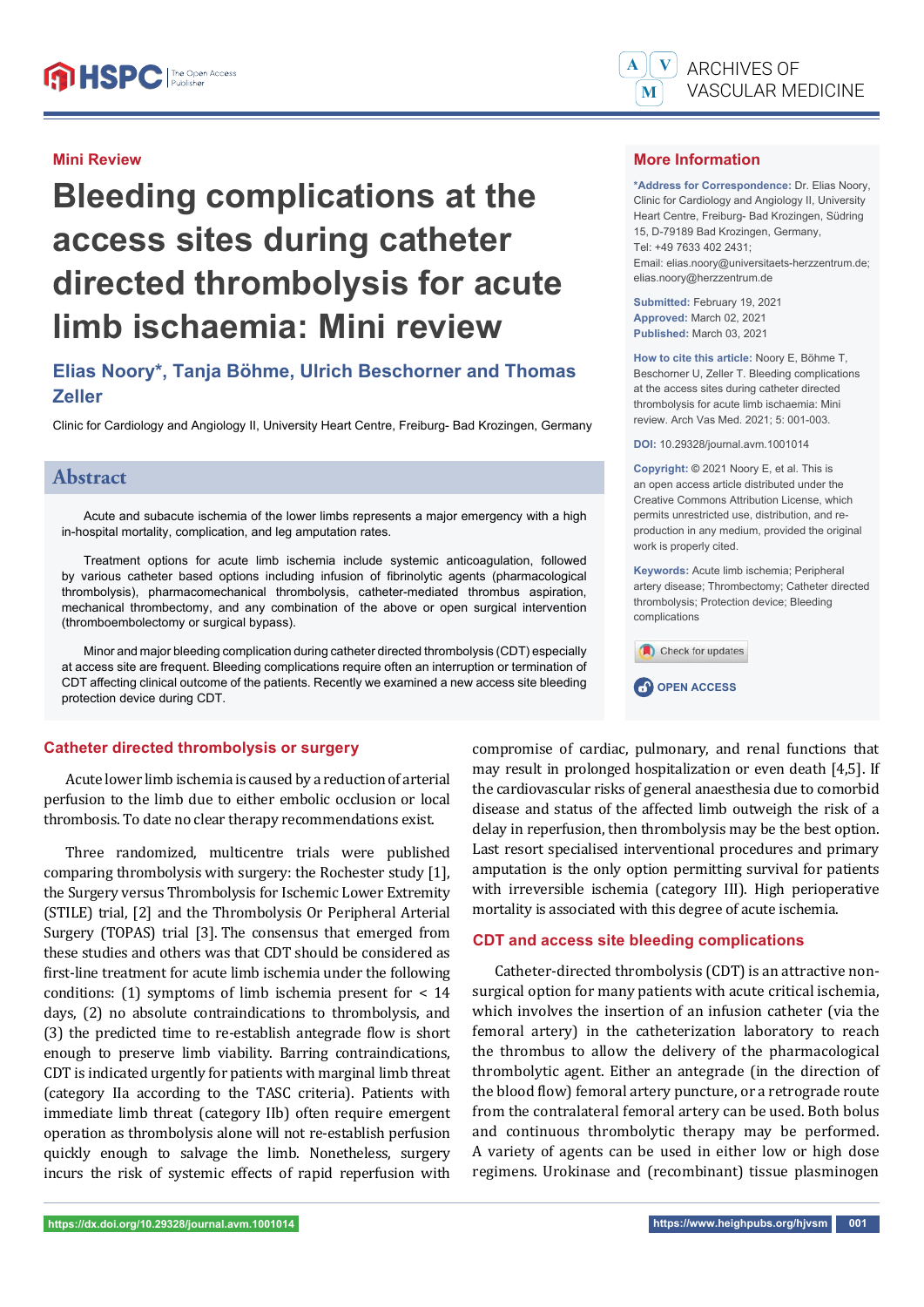

activator (rtPA) are the most effective agents, but neither of these have been shown to be superior in terms of efficacy and bleeding complications [6]. Following catheter insertion, the patient undergoing CDT is usually transferred to an intermediate or intensive care unit, with the delivery catheter in place, and the infusion running for up to 48 hours. Ebben undertook a review of studies comprising a total number of 10,643 cases of which 9877 received CDT for lower extremity arterial occlusion, with a mean treatment duration of 21.4 h and a freedom from amputation rate of 91%. Pooled results showed a thrombolysis duration with high dose protocols of 21.9 h, and 32.7 h with low dose protocols [7].

The major complications reported with CDT include major bleeding, and early termination of the CDT due to access site bleeding. Bleeding complications remain an important risk of CDT with bleeding rates in 18% (95% CI 17.8-18.3) of patients with bleeding rates of high dose protocols 16.7% (95% CI 16.3- 17.1) and in low dose protocols of 13.4% (95% CI 12.8-14.0). Three factors associated with the bleeding risk are identified: the arterial puncture, the length of the CDT infusion with the sheath remaining in the femoral artery, and the thrombolytic agents leaking into the circulation, and having a systemic effect [8].

Abandonment or interruption rate of the CDT procedure can occur if complications are observed. Rates of interrupted CDT procedures due to bleeding range from 5% to 11.5% [9- 11]. Definitive control of the access site remains an ongoing problem [12].

#### **Protection devices for reduction of access site bleeding complications during CDT**

Currently, there are no devices on the market that are approved and indicated for vascular access site bleeding protection during CDT in patients diagnosed with acute critical limb ischemia. CaveoMed developed the CaveoVasc® Thrombolysis Protection System, a vascular access protection device for use in thrombolysis procedures. Its function is to facilitate sheath access, and minimize risks of access site bleeding complications during lengthy catheter-directed thrombolysis procedures. Pressure balloons inflated outside the artery maintain a tight seal of the arterial puncture site throughout thrombolysis. After removing the thrombolysis catheter the protection sheath is removed, and hemostasis at the access site is managed as per the hospital's standard procedure with a closure device or other techniques. A schematic representation of the use of the CaveoVasc® Thrombolysis Protection System is given in figure 1. An angiogram after placement of the CaveoVasc® Thrombolysis Protection System is shown in figure 2. The device got CE Mark June 2020.

Essentially, the system is intended to protect the patient from peri-procedural bleeding at the arterial access site, which currently remains a major problem for patients with



**Figure 1:** Schematic representation of CaveoVasc® procedure. A. Guidewire in femoral artery. B. CaveoVasc® is applied after punction of the femoral artery and placement of the guide wire, thus in the beginning of the procedure. C. Removal of Locator, blood backflow indicates correct position. D. Infaltion of the Fixation Balloon – the inflated balloon secures the position of CaveoVasc<sup>®</sup> in the tissue. E. Placement of the sheath. F. Inflation of Pressure Balloon - Start of thrombolysis therapy via catheter perfusion. G. Removal of the sheath and catheter after the end of the thrombolysis procedure. H. Removal of CaveoVasc<sup>®</sup>



Angiogram of the left common femoral artery with the CaveoVasc® protection system.

critical limb ischemia undergoing CDT treatment. Recently we published the results from the first in men study demonstrating that the bleeding protection device lowered the rate of major bleeding events at puncture sites [13].

# **Conclusion**

Catheter-directed thrombolysis (CDT) is an attractive nonsurgical option for many patients with acute limb ischaemia. Bleeding complication especially at the access site remains a major unsolved problem, reducing procedural success rates